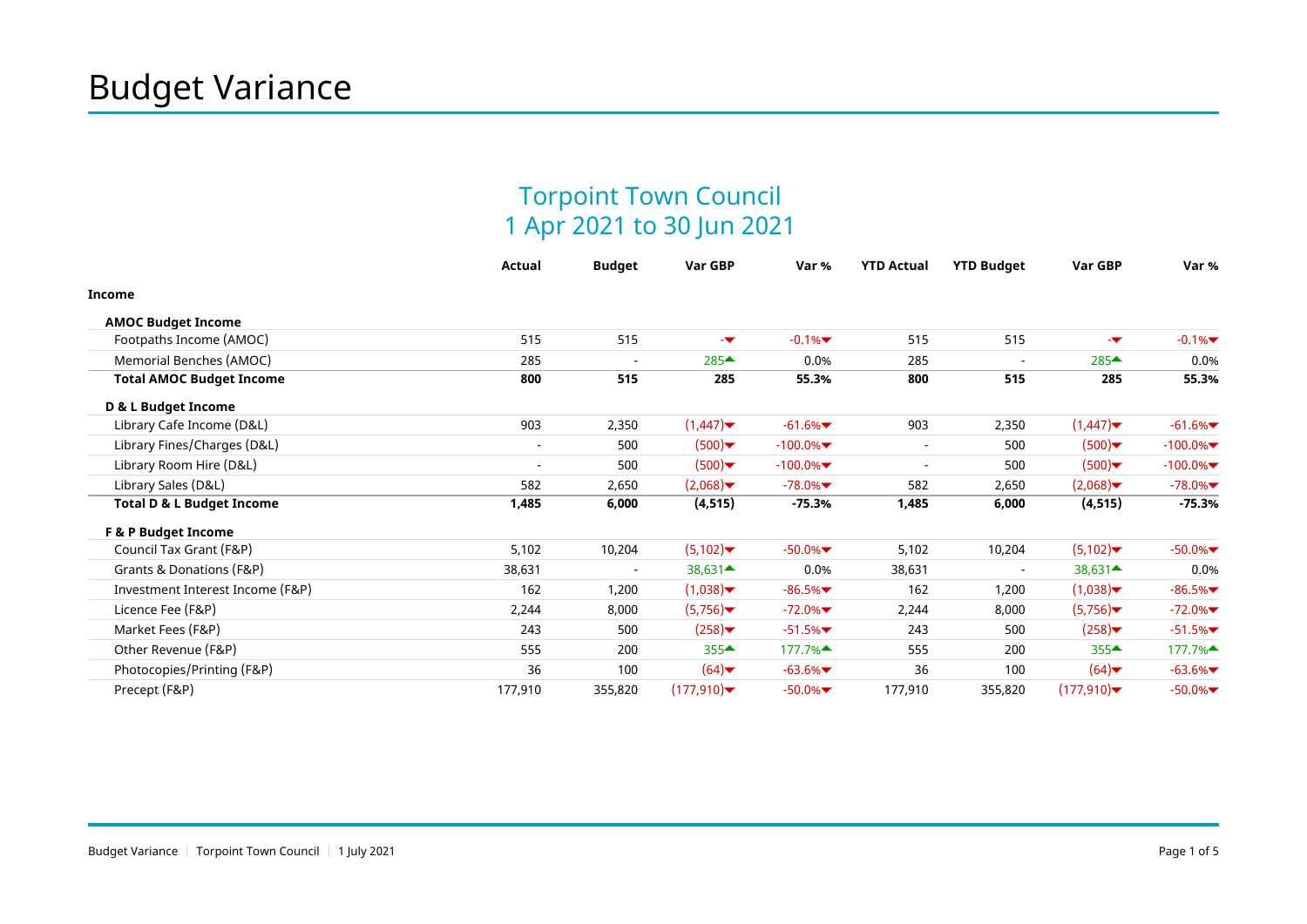|                                                                   | <b>Actual</b> | <b>Budget</b> | Var GBP    | Var %      | <b>YTD Actual</b>        | <b>YTD Budget</b> | Var GBP                       | Var %      |
|-------------------------------------------------------------------|---------------|---------------|------------|------------|--------------------------|-------------------|-------------------------------|------------|
| Room Hire (F&P)                                                   | 1,104         | 10,000        | (8,896)    | $-89.0%$   | 1,104                    | 10,000            | (8,896)                       | $-89.0%$   |
| Service Charges - Licensees (F&P)                                 | 581           | 2,000         | (1,419)    | $-71.0%$   | 581                      | 2,000             | (1,419)                       | $-71.0\%$  |
| <b>Total F &amp; P Budget Income</b>                              | 226,568       | 388,024       | (161, 456) | $-41.6%$   | 226,568                  | 388,024           | (161, 456)                    | $-41.6%$   |
| <b>Total Income</b>                                               | 228,852       | 394,539       | (165, 687) | $-42.0%$   | 228,852                  | 394,539           | (165, 687)                    | $-42.0%$   |
| <b>Gross Profit</b>                                               | 228,852       | 394,539       | (165, 687) | $-42.0%$   | 228,852                  | 394,539           | (165, 687)                    | $-42.0%$   |
| <b>Less Operating Expenses</b>                                    |               |               |            |            |                          |                   |                               |            |
| Office Equipment                                                  |               | 250           | (250)      | $-100.0%$  |                          | 250               | $(250)$ $\blacktriangleright$ | $-100.0\%$ |
| <b>AMOC Budget Expenses</b>                                       |               |               |            |            |                          |                   |                               |            |
| Consumables - Recurring- Council Chambers (AMOC)                  | 524           | 1,600         | (1,076)    | $-67.3%$   | 524                      | 1,600             | (1,076)                       | $-67.3%$   |
| Consumables - Recurring- Library (AMOC)                           | 1,064         | 3,500         | (2,436)    | $-69.6%$   | 1,064                    | 3,500             | (2,436)                       | $-69.6%$   |
| Consumables - Recurring- Public Conveniences (AMOC)               | 344           | 2,000         | (1,656)    | $-82.8%$   | 344                      | 2,000             | (1,656)                       | $-82.8%$   |
| Light, Power, Heating - Council Chambers (AMOC)                   | 2,665         | 10,500        | (7,835)    | $-74.6%$   | 2,665                    | 10,500            | (7,835)                       | $-74.6%$   |
| Light, Power, Heating - Library (AMOC)                            | 1,342         | 3,500         | (2, 158)   | $-61.7%$   | 1,342                    | 3,500             | (2, 158)                      | $-61.7%$   |
| Light, Power, Heating - Public Conveniences (AMOC)                | (508)         | 900           | (1,408)    | $-156.5%$  | (508)                    | 900               | (1,408)                       | $-156.5%$  |
| Maintenance Programme (AMOC)                                      |               | 4,000         | (4,000)    | $-100.0\%$ | $\overline{\phantom{a}}$ | 4,000             | (4,000)                       | $-100.0\%$ |
| Memorial Benches purchased (AMOC)                                 | 70            |               | $70 -$     | 0.0%       | 70                       |                   | $70 \triangleq$               | 0.0%       |
| Repairs & Maintenance - Recurring - Public<br>Conveniences (AMOC) | 93            | 1,350         | (1,257)    | $-93.1%$   | 93                       | 1,350             | (1,257)                       | $-93.1%$   |
| Repairs & Maintenance - Recurring Council Chambers<br>(AMOC)      | 1,055         | 6,000         | (4,945)    | $-82.4%$   | 1,055                    | 6,000             | (4,945)                       | $-82.4%$   |
| Repairs & Maintenance - Recurring Library (AMOC)                  | 1,007         | 3,000         | (1,993)    | $-66.4%$   | 1,007                    | 3,000             | (1,993)                       | $-66.4%$   |
| Repairs & Maintenance - Recurring- Parks (AMOC)                   | 3,007         | 9,316         | (6,309)    | $-67.7%$   | 3,007                    | 9,316             | (6,309)                       | $-67.7%$   |
| Services - All venues (AMOC)                                      | 2,250         | 6,000         | (3,750)    | $-62.5%$   | 2,250                    | 6,000             | (3,750)                       | $-62.5%$   |
| Services - Council Chambers (AMOC)                                | 1,299         | 4,000         | (2,701)    | $-67.5%$   | 1,299                    | 4,000             | (2,701)                       | $-67.5%$   |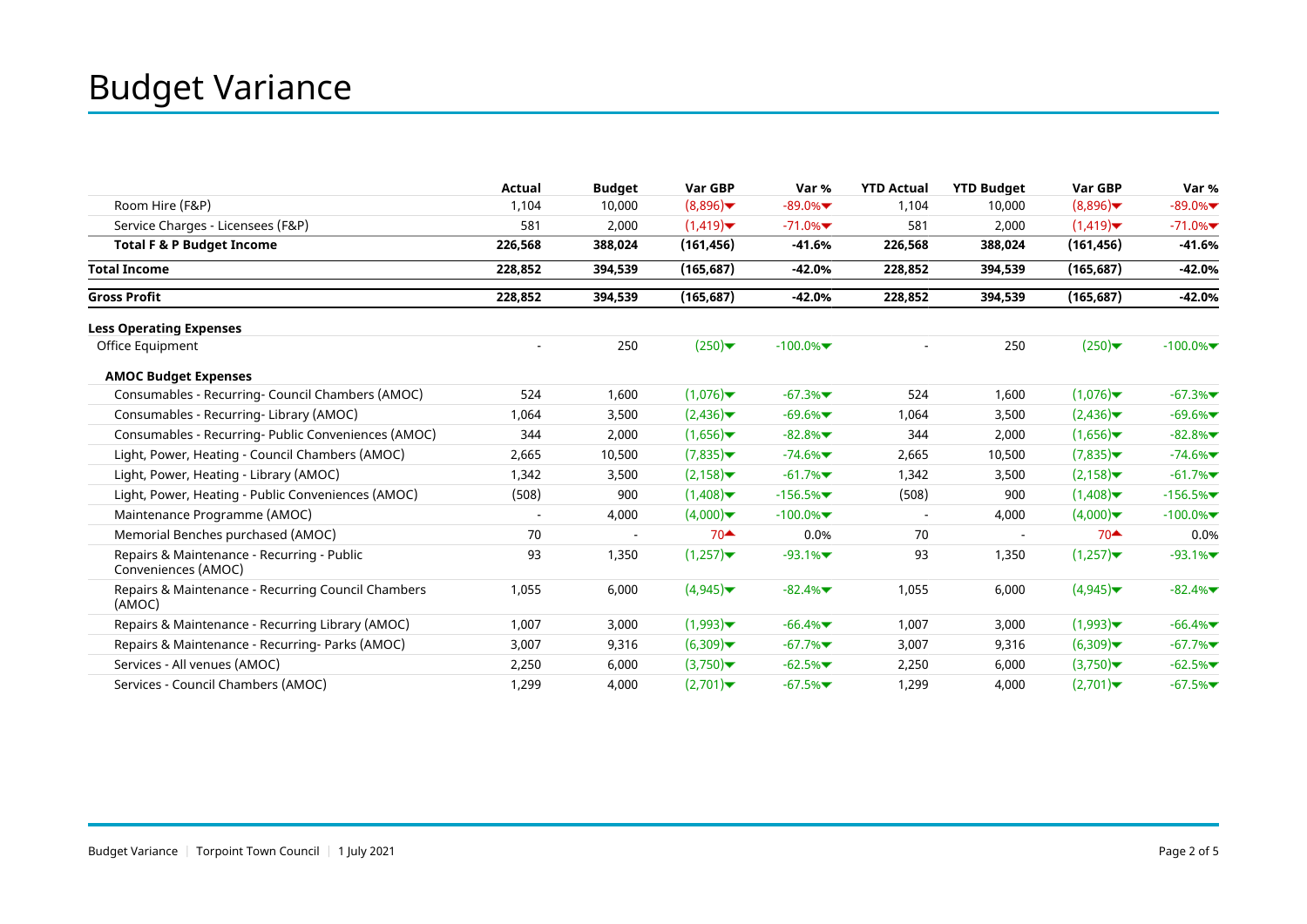|                                                      | Actual                   | <b>Budget</b> | Var GBP                       | Var %      | <b>YTD Actual</b>        | <b>YTD Budget</b> | Var GBP                       | Var %      |
|------------------------------------------------------|--------------------------|---------------|-------------------------------|------------|--------------------------|-------------------|-------------------------------|------------|
| Services - Library (AMOC)                            | 243                      | 750           | (507)                         | $-67.7%$   | 243                      | 750               | (507)                         | $-67.7%$   |
| Services - Parks (AMOC)                              | 605                      | 1,000         | $(395)$ $\blacktriangleright$ | $-39.5%$   | 605                      | 1,000             | $(395)$ $\blacktriangleright$ | $-39.5%$   |
| Services - Public Conveniences (AMOC)                | 426                      |               | $426 \triangle$               | 0.0%       | 426                      |                   | $426 \triangle$               | 0.0%       |
| Waste Collection - Council Chambers (AMOC)           | 127                      | 1,000         | (873)                         | $-87.3%$   | 127                      | 1,000             | $(873)$ $\blacktriangleright$ | $-87.3%$   |
| Waste Collection - Library (AMOC)                    | 108                      | 380           | (272)                         | $-71.5%$   | 108                      | 380               | (272)                         | $-71.5%$   |
| Water Rates - Council Chambers (AMOC)                | 144                      | 710           | (566)                         | $-79.7%$   | 144                      | 710               | (566)                         | $-79.7%$   |
| Water Rates - Library (AMOC)                         | 205                      | 750           | (545)                         | $-72.7%$   | 205                      | 750               | (545)                         | $-72.7%$   |
| Water Rates - Public Conveniences (AMOC)             | 79                       | 1,000         | (921)                         | $-92.1%$   | 79                       | 1,000             | (921)                         | $-92.1%$   |
| <b>Total AMOC Budget Expenses</b>                    | 16,149                   | 61,256        | (45, 107)                     | $-73.6%$   | 16,149                   | 61,256            | (45, 107)                     | $-73.6%$   |
| D & L Budget Expenses                                |                          |               |                               |            |                          |                   |                               |            |
| Advertising & Marketing (D&L)                        | 160                      | 1,000         | (840)                         | $-84.0\%$  | 160                      | 1,000             | (840)                         | $-84.0\%$  |
| <b>Total D &amp; L Budget Expenses</b>               | 160                      | 1,000         | (840)                         | $-84.0%$   | 160                      | 1,000             | (840)                         | $-84.0%$   |
| <b>F &amp; P Budget Expenses</b>                     |                          |               |                               |            |                          |                   |                               |            |
| Audit & Accountancy fees (F&P)                       | (928)                    | 2,000         | (2,928)                       | $-146.4%$  | (928)                    | 2,000             | (2,928)                       | $-146.4%$  |
| Credit Card Annual Fee (F&P)                         |                          | 35            | (35)                          | $-100.0\%$ |                          | 35                | (35)                          | $-100.0\%$ |
| Insurance (F&P)                                      | 3,345                    | 4,400         | (1,055)                       | $-24.0\%$  | 3,345                    | 4,400             | (1,055)                       | $-24.0\%$  |
| IT & Computers (F&P)                                 | 161                      | 3,250         | (3,089)                       | $-95.0\%$  | 161                      | 3,250             | (3,089)                       | $-95.0%$   |
| Legal Expenses (F&P)                                 | $\overline{\phantom{a}}$ | 1,000         | (1,000)                       | $-100.0\%$ | $\overline{\phantom{a}}$ | 1,000             | (1,000)                       | $-100.0\%$ |
| Loan Repayments (F&P)                                | $\overline{\phantom{a}}$ | 35,200        | (35,200)                      | $-100.0\%$ | $\overline{a}$           | 35,200            | (35,200)                      | $-100.0%$  |
| Mayoral Allowance (F&P)                              | 938                      | 3,750         | (2,813)                       | $-75.0\%$  | 938                      | 3,750             | (2,813)                       | $-75.0\%$  |
| Members Expenses (F&P)                               | 55                       | 1,000         | (945)                         | $-94.5%$   | 55                       | 1,000             | $(945)$ $\blacktriangleright$ | $-94.5%$   |
| Motor Vehicle Expenses (F&P)                         | $\overline{\phantom{a}}$ | 5,500         | (5,500)                       | $-100.0\%$ | $\overline{\phantom{a}}$ | 5,500             | (5,500)                       | $-100.0\%$ |
| Non-Domestic Business Rates - Council Chambers (F&P) | 6,850                    | 7,755         | (905)                         | $-11.7%$   | 6,850                    | 7,755             | (905)                         | $-11.7%$   |
| Non-Domestic Business Rates - Library (F&P)          | 1,538                    | 4,034         | (2,496)                       | $-61.9%$   | 1,538                    | 4,034             | (2,496)                       | $-61.9%$   |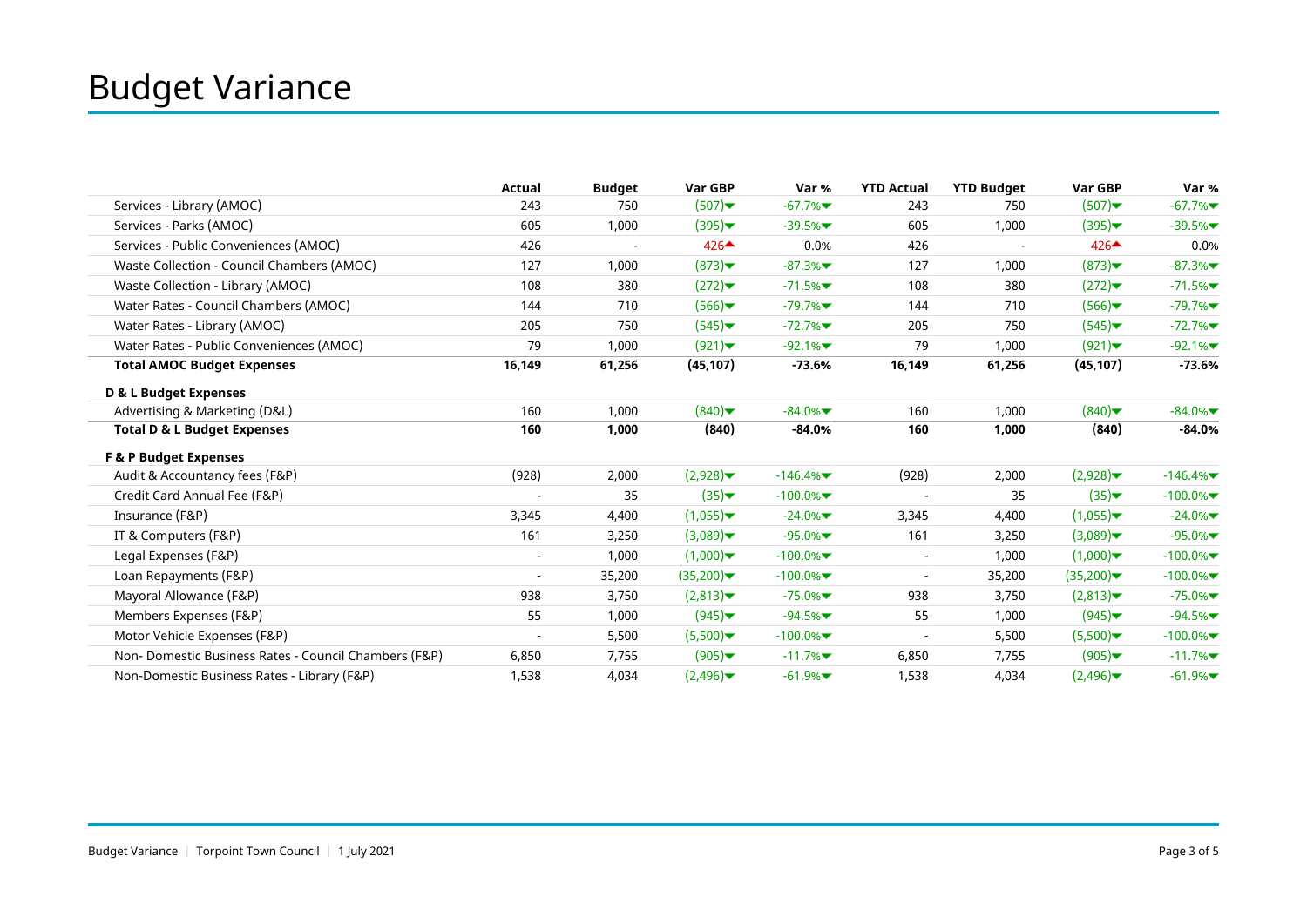|                                                            | Actual                   | <b>Budget</b> | Var GBP                                 | Var %      | <b>YTD Actual</b>        | <b>YTD Budget</b> | Var GBP                                 | Var %      |
|------------------------------------------------------------|--------------------------|---------------|-----------------------------------------|------------|--------------------------|-------------------|-----------------------------------------|------------|
| Non-Domestic Business Rates - Public Conveniences<br>(F&P) | 590                      | 1,546         | (956)                                   | $-61.8%$   | 590                      | 1,546             | (956)                                   | $-61.8%$   |
| Operating Lease Payments (F&P)                             | 1,274                    | 1,000         | $274$ <sup><math>\triangle</math></sup> | 27.4%      | 1,274                    | 1,000             | $274$ <sup><math>\triangle</math></sup> | 27.4%      |
| Postage, Freight & Courier (F&P)                           | 85                       | 50            | $35 -$                                  | 70.0%▲     | 85                       | 50                | $35 -$                                  | 70.0%▲     |
| Printing & Stationery (F&P)                                | 202                      | 1,000         | (798)                                   | $-79.8%$   | 202                      | 1,000             | (798)                                   | $-79.8%$   |
| Rent (F&P)                                                 | 204                      | 780           | (576)                                   | $-73.9%$   | 204                      | 780               | (576)                                   | $-73.9%$   |
| Salaries (F&P)                                             | (938)                    | 247,973       | (248, 911)                              | $-100.4%$  | (938)                    | 247,973           | (248, 911)                              | $-100.4%$  |
| Section 137 Grants (F&P)                                   | $\overline{\phantom{a}}$ | 12,500        | (12,500)                                | $-100.0\%$ | $\overline{\phantom{a}}$ | 12,500            | (12,500)                                | $-100.0\%$ |
| Staff Training (F&P)                                       | 323                      | 2,500         | (2,177)                                 | $-87.1%$   | 323                      | 2,500             | (2,177)                                 | $-87.1%$   |
| Subscriptions (F&P)                                        | 2,451                    | 3,000         | (549)                                   | $-18.3%$   | 2,451                    | 3,000             | (549)                                   | $-18.3%$   |
| Telephone & Internet (F&P)                                 | 1,165                    | 2,500         | (1,335)                                 | $-53.4%$   | 1,165                    | 2,500             | (1,335)                                 | $-53.4%$   |
| Travel - National (F&P)                                    | 41                       | 100           | (59)                                    | $-58.7%$   | 41                       | 100               | (59)                                    | $-58.7%$   |
| <b>Total F &amp; P Budget Expenses</b>                     | 17,356                   | 340,873       | (323, 517)                              | $-94.9%$   | 17,356                   | 340,873           | (323, 517)                              | $-94.9%$   |
| <b>Reserves</b>                                            |                          |               |                                         |            |                          |                   |                                         |            |
| Reserve - Vision Projects                                  | 4,425                    | 19,690        | (15,265)                                | $-77.5%$   | 4,425                    | 19,690            | (15,265)                                | $-77.5%$   |
| Reserves - Advertising & Marketing                         |                          | 4,000         | (4,000)                                 | $-100.0\%$ |                          | 4,000             | (4,000)                                 | $-100.0\%$ |
| Reserves - Bench Replacement                               | 767                      | 1,849         | (1,082)                                 | $-58.5%$   | 767                      | 1,849             | (1,082)                                 | $-58.5%$   |
| Reserves - Civic Functions c/f 2020-21                     |                          | 3,000         | (3,000)                                 | $-100.0\%$ | $\overline{\phantom{a}}$ | 3,000             | (3,000)                                 | $-100.0\%$ |
| Reserves - Community Chest Grants Third Parties            |                          | 496           | (496)                                   | $-100.0\%$ | $\overline{\phantom{a}}$ | 496               | (496)                                   | $-100.0\%$ |
| Reserves - Internal Projects/Equipment                     |                          | 12,146        | (12, 146)                               | $-100.0\%$ | $\overline{\phantom{a}}$ | 12,146            | (12, 146)                               | $-100.0\%$ |
| Reserves - Kitchen Equipment                               |                          | 19,063        | (19,063)                                | $-100.0\%$ | $\overline{\phantom{a}}$ | 19,063            | (19,063)                                | $-100.0\%$ |
| Reserves - MUGA/Other                                      |                          | 13,164        | (13, 164)                               | $-100.0\%$ | $\overline{\phantom{a}}$ | 13,164            | (13, 164)                               | $-100.0\%$ |
| Reserves - NDP Improvements                                | 1,950                    | 18,084        | (16, 134)                               | $-89.2%$   | 1,950                    | 18,084            | (16, 134)                               | $-89.2%$   |
| Reserves - Other External Projects/Equipment               | 27                       | 4,910         | (4,883)                                 | $-99.4%$   | 27                       | 4,910             | (4,883)                                 | $-99.4%$   |
| Reserves - Play Areas                                      | 16,174                   | 105,030       | (88,856)                                | $-84.6%$   | 16,174                   | 105,030           | (88,856)                                | $-84.6%$   |